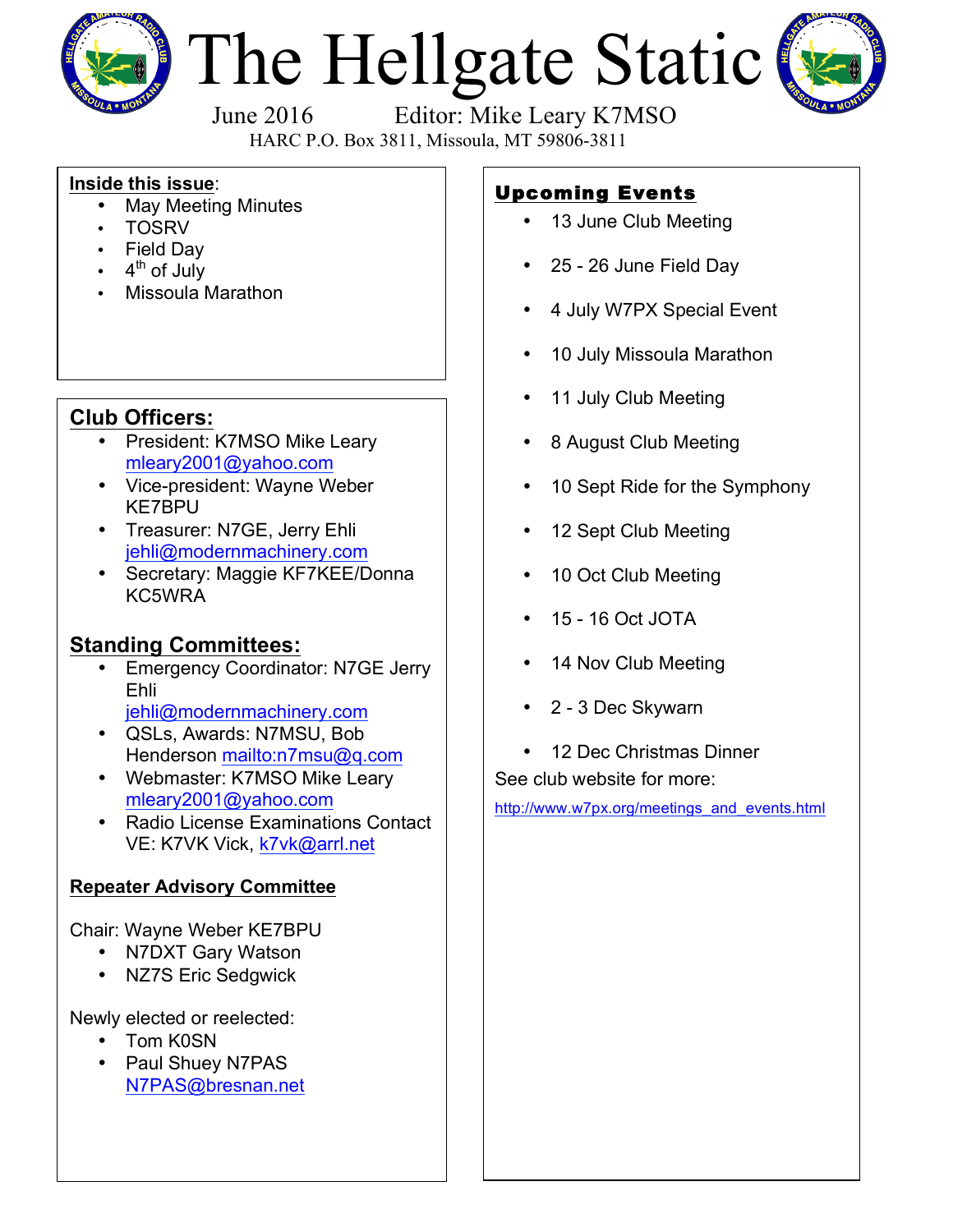#### **9 May Meeting Notes**

Attendance: Mike Leary K7MSO, Wayne Webber KE7BPU, Dick Walton W7XT, Tom McGinley K7QA, Byron Van-Alstein NN8A, Paul Shuey N7PAS, Eric Sedgwick NZ7S, Bryce Nordgren AF7AQ, Larry Stipe K7GIS, John Merlino N2XWS, Adam Merlino KC2JMN, Gary Bruce K7OIJ, Elaine Case KS7LDS, Lee Onishuh, Jonathan Farnsworth KK6RRP, Jerry Ehli N7GE, Tim Marchant TOSRV

The Director of the 46<sup>th</sup> Tour of the Swan River Valley spoke to the club members present and presented a donation to the club. Over 100 riders were registered for the upcoming event.

Approval of last minutes meetings.  $1<sup>st</sup>$  Paul N7PAS,  $2<sup>nd</sup>$  Gary K7OIJ. Passed.

Approval of Treasurer's Report. 1<sup>st</sup> Dick W7XT, 2<sup>nd</sup> Wayne KE7BPU.

Repeater Committee Report.

- 146.96 Thompson Peak is O.K.
- 146.80 Blanchard needs antenna work
- 147.04 is down, possible lightning strike
- 146.90 down, possible circuit breaker

Tower Status – Gary K7OIJ will have it reworked and ready for the club meeting on 13 June.

Upcoming events

- Ghost Towns On The Air …no response from George Forsyth. Dick proposed the club go to Bannack or Coloma and set up in late August. Tabled for further discussion.

Renewal of Club Vanity Callsign, W7PX. In work.

VHF Net NCS assignments: 11 May: Eric NZ7S 18 May: Paul N7PAS 25 May: Mike K7MSO 1 June: Donna KC5WRA 8 June: Mike K7MSO

Program Dick W7XT: circuit simulation with Do Circuits, www.docircuits.com

Adjournment: 1<sup>st</sup> Dick W7XT, 2<sup>nd</sup> Wayne KE7BPU